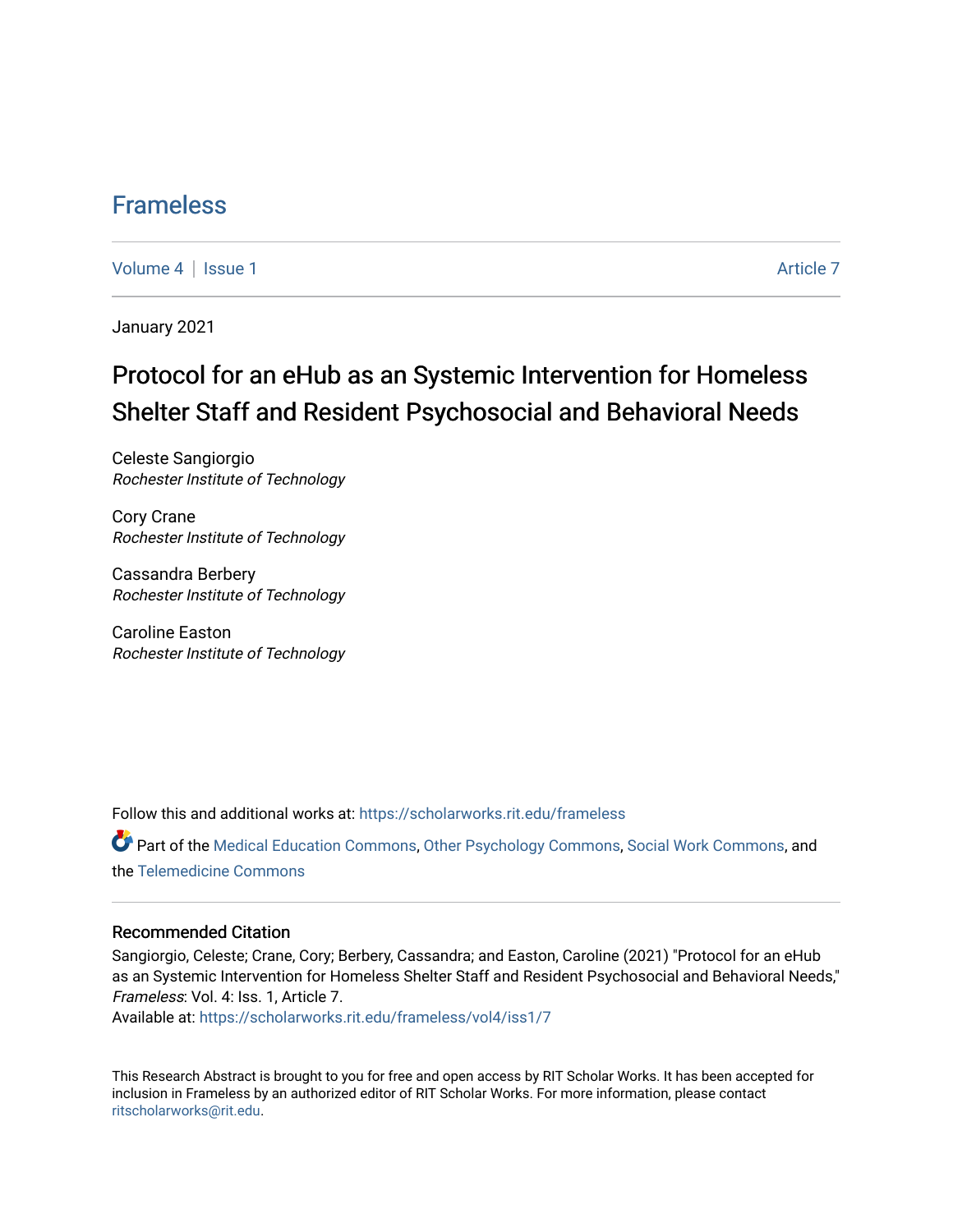# **FRAMELESS**

## **Protocol for an eHub as an Systemic Intervention for Homeless Shelter Staff and Resident Psychosocial and Behavioral Needs**

**Celeste Sangiorgio\*** Rochester Institute of Technology

**Cassandra Berbery** Rochester Institute of Technology

**Cory Crane** Rochester Institute of Technology

**Caroline Easton** Rochester Institute of Technology

This paper includes a proposal and outline for a one- stop, web-based eHub for homeless shelter workers and residents. The shelter eHub is proposed as a one-stop portal for staff and resident skills acquisition, shelter and community resources, and rehearsal of coping skills. The theoretical and empirical support for eHub contents is reviewed, as well as the structure for evidence-based psychological skills building and gamified and virtual skills rehearsal components.

## **I. SELF-SELECTION INTO USE OF TRAINING, DIRECTORY, RESOURCES, OR COPING COMPO-NENTS**

Individuals in homeless shelters have complex needs, ranging from low access to resources to long-term mental or physical illnesses (Holzhauer et al. 2019; (Kuhn and Culhane 1998). Likewise, shelter staff experience trauma and burnout from exposure to firstresponder work (e.g., witnessing or learning of trauma; Smith 2019; Waegemakers Schiff and Lane 2019).



*Fig. 1. Mock-up of shelter eHub website and options*

The present paper proposes a flexible, interactive eHub that allows shelter staff and residents to self-select the tools they need. Shelter staff who require assistance coordinating to meet residents needs can use "community resources" or "internal directory;" likewise, shelter residents can use the "resources" or the "directory" to prepare for meetings with staff.

The eHub includes an interactive training and rehearsal component in "training" and "coping" that allows individuals to learn and rehearse therapeutic skills using gamified, text-based, and virtual simulation